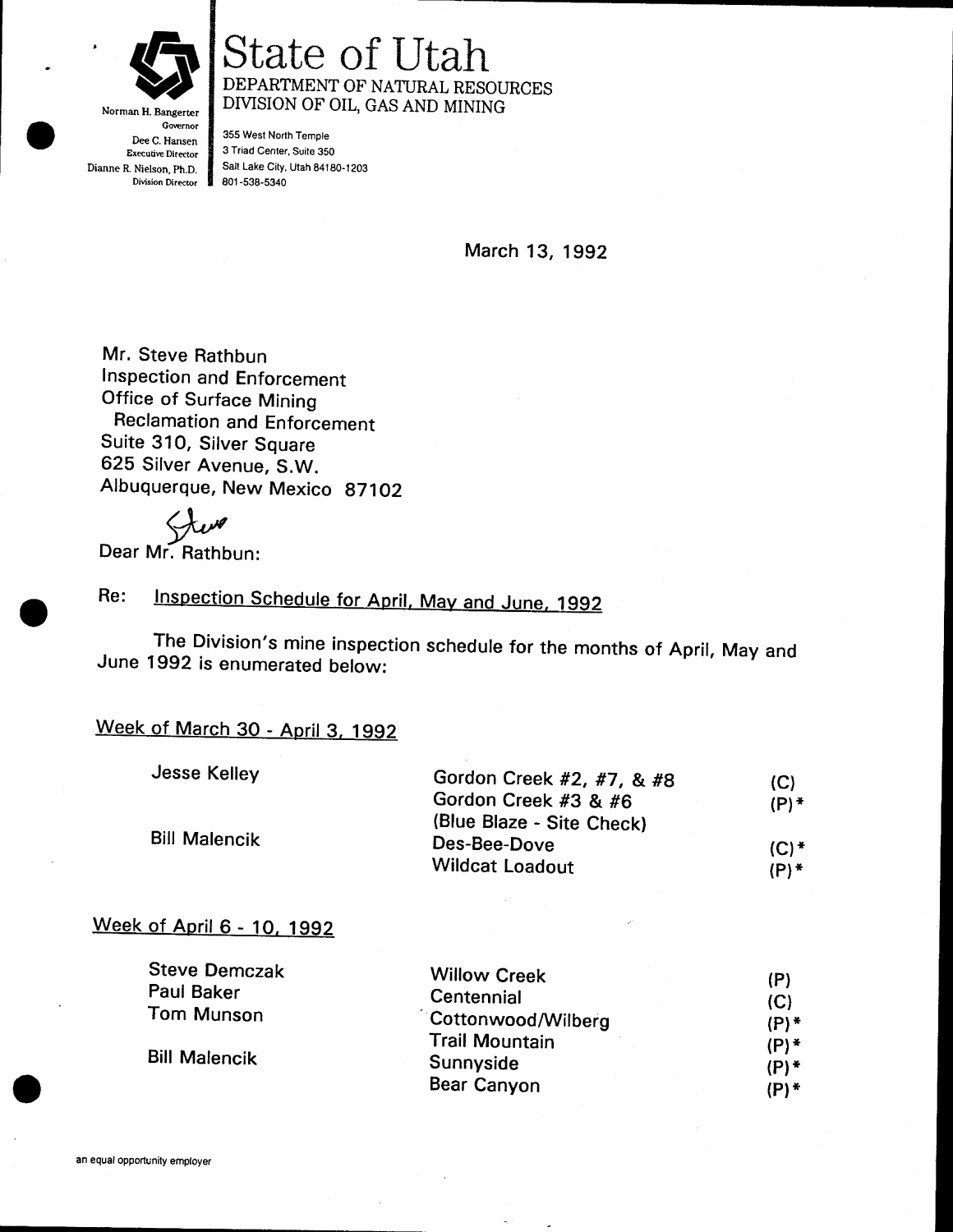Page 2 Inspection Schedule April - June 1992 March 11, 1992

 $\bullet$ 

### Week of April 13 - 17, 1992

| <b>Rick Summers</b>  | <b>Crandall Canyon</b> | (P)     |
|----------------------|------------------------|---------|
| Paul Baker           | Soldier Canyon         | (P)     |
| w/Jim Smith          | <b>Banning Loadout</b> | (P)     |
| <b>Steve Demczak</b> | Wellington             | (P)     |
| Henry Sauer          | Horse Canyon           | (C)     |
| Hugh Klein           | Deer Creek             | $(P)$ * |
|                      | <b>Trail Canyon</b>    | $(P)$ * |
| Jesse Kelley         | J.B. King              | $(P)$ * |
|                      | <b>Hidden Valley</b>   | $(P)$ * |
|                      |                        |         |

# Week of April 20 - 24, 1992

| <b>Steve Demczak</b> | Knight                   | (C)     |
|----------------------|--------------------------|---------|
|                      | <b>Skyline</b>           | (P)     |
|                      | Hiawatha                 | (P)     |
| Paul Baker           |                          |         |
| w/Wayne Western      | <b>Convulsion Canyon</b> | (P)     |
| Paul Baker           | <b>Emery Deep</b>        | (P)     |
| <b>Sharon Falvey</b> | <b>Boyer</b>             | (P)     |
|                      | Summit #1                | (P)     |
| Ken Wyatt            | C.V. Spur                | (P)     |
|                      | Huntington #4            | $(P)$ * |
| <b>Bill Malencik</b> | <b>Star Point</b>        | (C)     |

# Week of April 27 - May 1, 1992

| Priscilla Burton                                          |                    |     |
|-----------------------------------------------------------|--------------------|-----|
| w/Wayne Western                                           | <b>Castle Gate</b> | (P) |
| <b>Steve Demczak</b>                                      | <b>Belina</b>      | (C) |
|                                                           | Blazon             | (P) |
| (No inspections scheduled for "A" team. Reclamation Tour) |                    |     |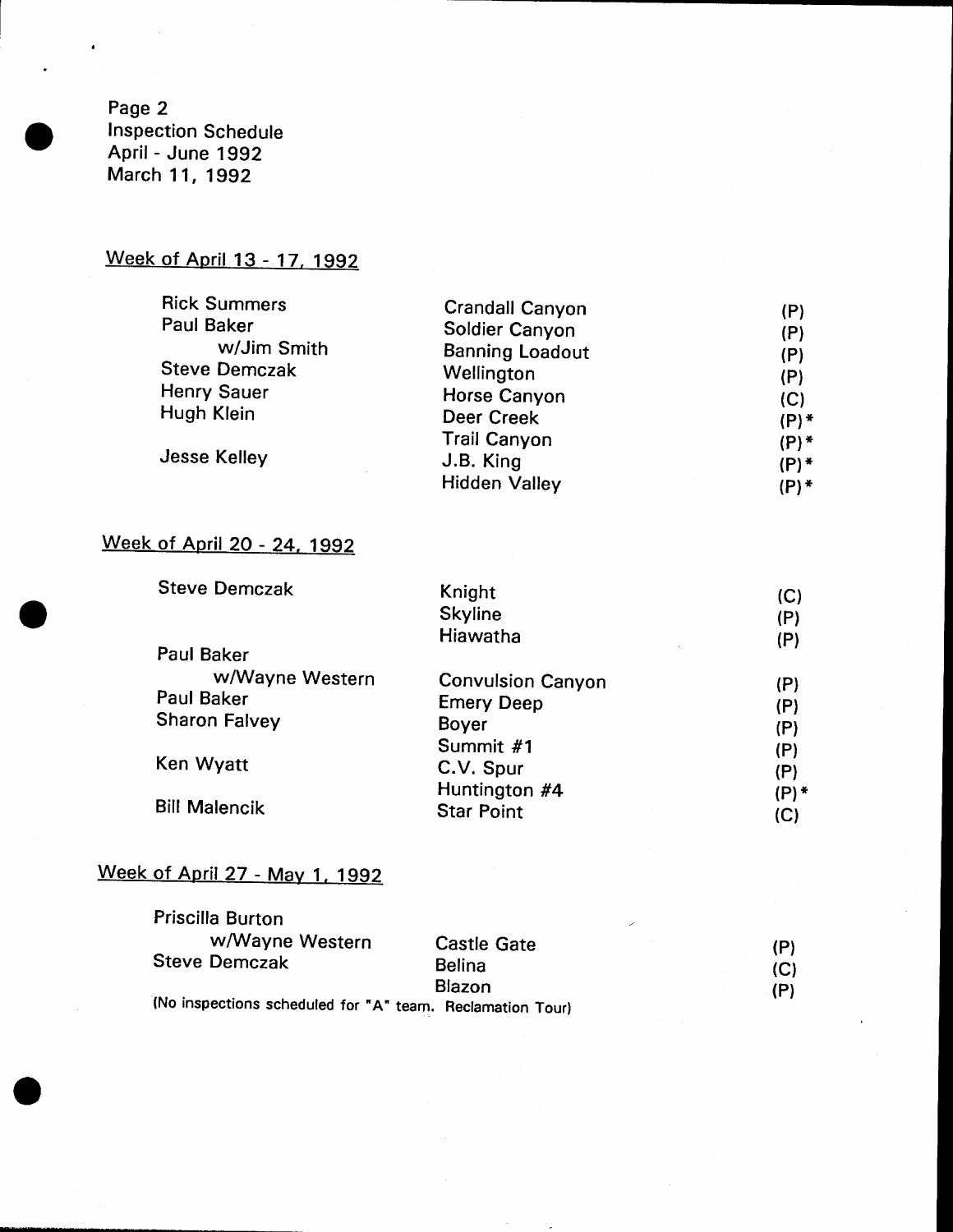Page 3 Inspection Schedule April - June 1992 March 11, 1992

# Week of May 4 - 8, 1992

| <b>Steve Demczak</b> | Hiawatha               | (C)     |
|----------------------|------------------------|---------|
|                      | <b>Emery Deep</b>      | (C)     |
| Priscilla Burton     | <b>Skyline</b>         | (C)     |
| w/Jim Smith          | <b>Banning Loadout</b> | (P)     |
| <b>Bill Malencik</b> | Gordon Creek #3 & #6   | (C)     |
|                      | Cottonwood/Wilberg     | (P)     |
|                      | Huntington #4          | (P)     |
| Hugh Klein           | Sunnyside              | (P)     |
|                      | <b>Star Point</b>      | $(P)$ * |
| <b>Tom Munson</b>    | <b>Hidden Valley</b>   | (C)     |
|                      | J.B. King              | (C)     |

# Week of May 11 - 15, 1992

| <b>Steve Demczak</b> | <b>Convulsion Canyon</b> | (C)   |
|----------------------|--------------------------|-------|
|                      | Knight                   | (P)   |
| <b>Sharon Falvey</b> | Wellington               | (C)   |
|                      | <b>Belina</b>            | (P)   |
| Wayne Western        |                          |       |
| w/Priscilla Burton   | Soldier Canyon           | (C)   |
| Ken Wyatt            | <b>Deer Creek</b>        | (C)   |
|                      | <b>Bear Canyon</b>       | (P)   |
| <b>Bill Malencik</b> | Horse Canyon             | (P) * |
|                      | C.V. Spur                | (C)   |
|                      |                          |       |

# Week of May 18 - 22, 1992

| <b>Steve Demczak</b> | <b>Crandall Canyon</b>   | (P)   |
|----------------------|--------------------------|-------|
| w/Jim Smith          | Blazon                   | (P)   |
| Paul Baker           | <b>Willow Creek</b>      | (P)   |
|                      | ∴ Castle Gate            | (P)   |
| <b>Tom Munson</b>    | Gordon Creek #2, #7 & #8 | (P) * |
|                      | <b>Wildcat Loadout</b>   | (P)   |
| <b>Bill Malencik</b> | <b>Trail Mountain</b>    | (C)   |
| <b>Jesse Kelley</b>  | <b>Trail Canyon</b>      | (P)   |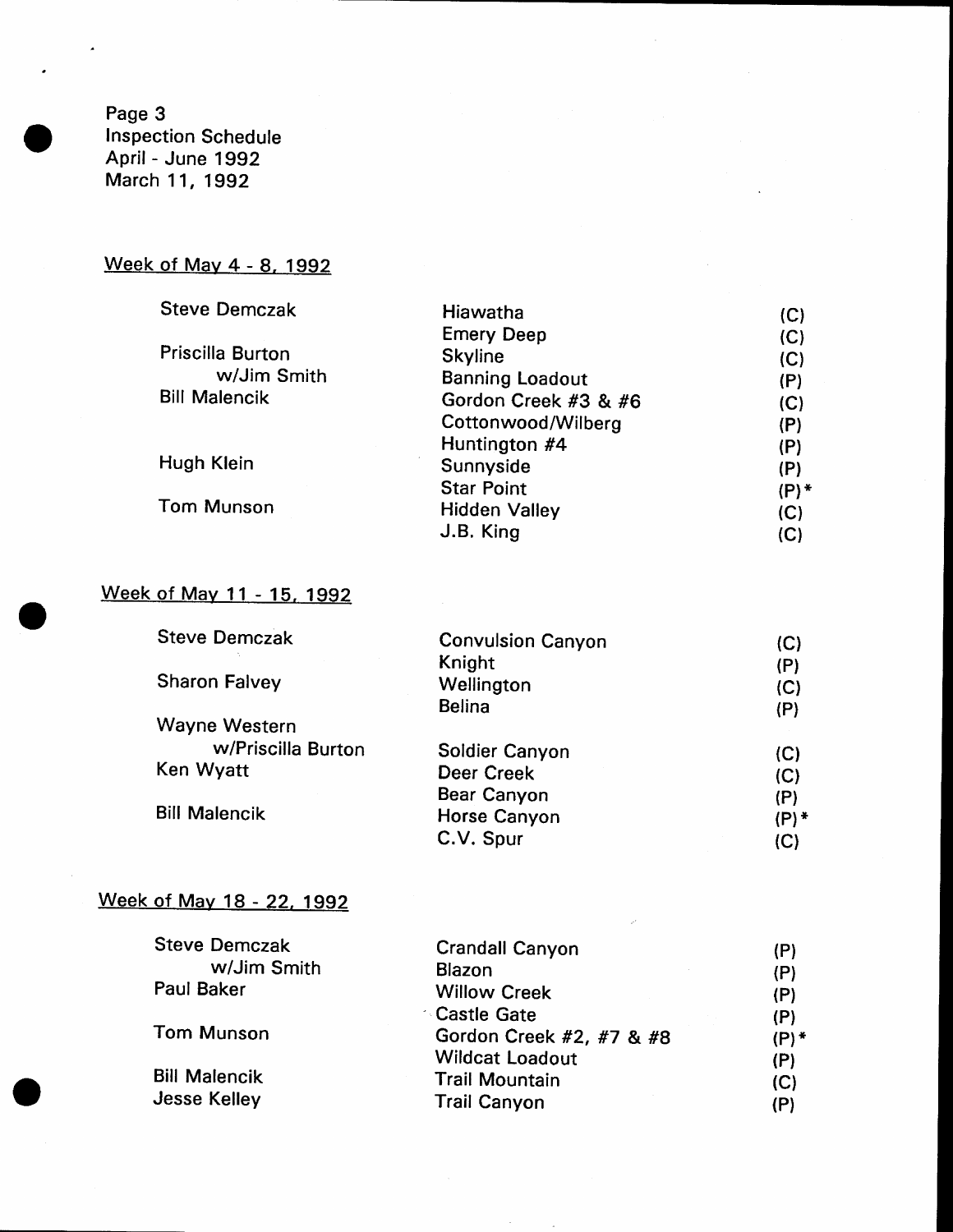Page 4 Inspection Schedule April - June 1992 March 11, 1992

### Week of May 25 - 29, 1992

| <b>Steve Demczak</b> | Centennial   | (P) |
|----------------------|--------------|-----|
| <b>Rick Summers</b>  | <b>Bover</b> | (P) |
|                      | Summit #1    | (P) |

### Week of June 1 - 5. 1992

| <b>Steve Demczak</b> | Blazon              | (C) |
|----------------------|---------------------|-----|
|                      | <b>Willow Creek</b> | (C) |
| Paul Baker           | <b>Belina</b>       | (P) |
| <b>Sharon Falvey</b> | Hiawatha            | (P) |
| <b>Henry Sauer</b>   | Sunnyside           | (C) |
| <b>Bill Malencik</b> | <b>Deer Creek</b>   | (P) |
| Hugh Klein           | <b>Bear Canyon</b>  | (C) |
|                      | Huntington #4       | (C) |

#### Week of June 8 - 12, 1992

 $\mathcal{L}_{\mathcal{A}}$ 

| <b>Steve Demczak</b> | Soldier Canyon         | (P) |
|----------------------|------------------------|-----|
|                      | <b>Castle Gate</b>     | (C) |
| Wayne Western        | Wellington             | (P) |
|                      | <b>Skyline</b>         | (P) |
| Jim Smith            |                        |     |
| w/Paul Baker         | <b>Crandall Canyon</b> | (C) |
| <b>Bill Malencik</b> | J.B. King              | (P) |
|                      | <b>Hidden Valley</b>   | (P) |
|                      | C.V. Spur              | (P) |
| <b>Jesse Kelley</b>  | Gordon Creek #3 & #6   | (P) |
|                      | <b>Wildcat Loadout</b> | (C) |
| Ken Wyatt            | <b>Trail Canyon</b>    | (C) |
|                      |                        |     |

 $\mathcal{L}_{\mathcal{N}}^{(1)}$  .